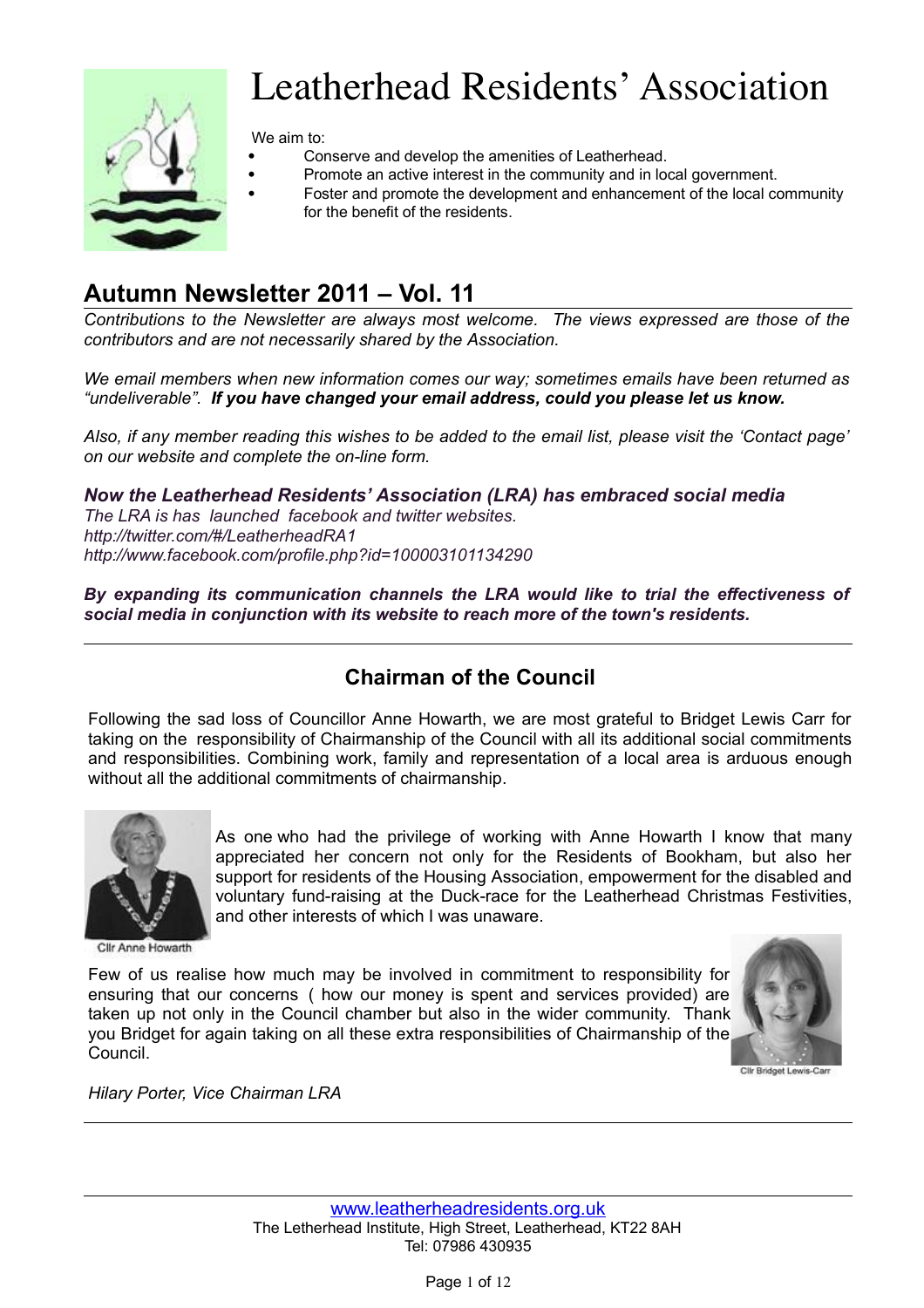

## **From our Chairman**

Dear members

Since the last Newsletter there has been much action by the committee and some of the members who have attended the open committee meetings. Some of this is in part, the effect of Localism kicking in. In particular there are the Planning Applications which our team have always studied and made submissions on behalf of our members. The issues over the Cherkley plans are well reported elsewhere – but at the time of writing this, no application has yet been submitted.

Recently we have been consulted over the future of the Council Offices at Pippbrook. The building looks fine from the outside, but suffers problems of inconvenience within. Like many buildings of its type, it looses a lot of heat – particularly through its many single glazed windows in their frames of tropical hardwood. These are not easy to replace. However the main issue is that with the diminished responsibilities for housing, and the increase in computer processing of business, the staff needs are barely more than half of what they were originally. This also includes the absorption of the Police front office within the building. So the Council are looking at the alternatives of renovating the existing building, or replacing it with a smaller and more efficient building. This might be on the same site, or a different site within the area. The costs for each are about the same. But there are some great opportunities either way.

No doubt the arguments will continue for some time to come. There other issues which Localism brings to us apart from those of our Council and the future of its services. We hope that our Local Plan can in the future combines services such as the bus and train services. Next year will see a radical study into our bus services. This will start in November with a consultation of the 479 service which comes through Leatherhead. But we hope to learn more of other infrastructure decisions – water supply and drainage - Health services – Emergency services and so on. Hopefully this will result in a more coherent and all embracing community serving all of the residents of our community. This is the challenge before us.

Kind regards

*Hubert Carr chairman@leatherheadresidents.org.uk*



**From our Secretary**

Dear members

By the time you receive this Newsletter, Longshot's application for the redevelopment of Cherkley Court and its grounds is likely to have been lodged with Mole Valley District Council; but at the time of this Newsletter is being written the application, as our Chairman says, has not been submitted.

Longshot's proposals have attracted much interest over the last couple of months. It has become apparent that this is a divisive issue, at least as far as the proposal for a golf course is concerned, with strong feelings on both sides.

In this issue you will find two more articles concerning the proposals. Readers, however, must understand that these are the *opinions of the individuals who wrote the article,* they are **not** to be taken as the views of the LRA Committee. Indeed, the Committee cannot make any comment until it knows the terms of the application. We would, however, welcome opinions and views of our members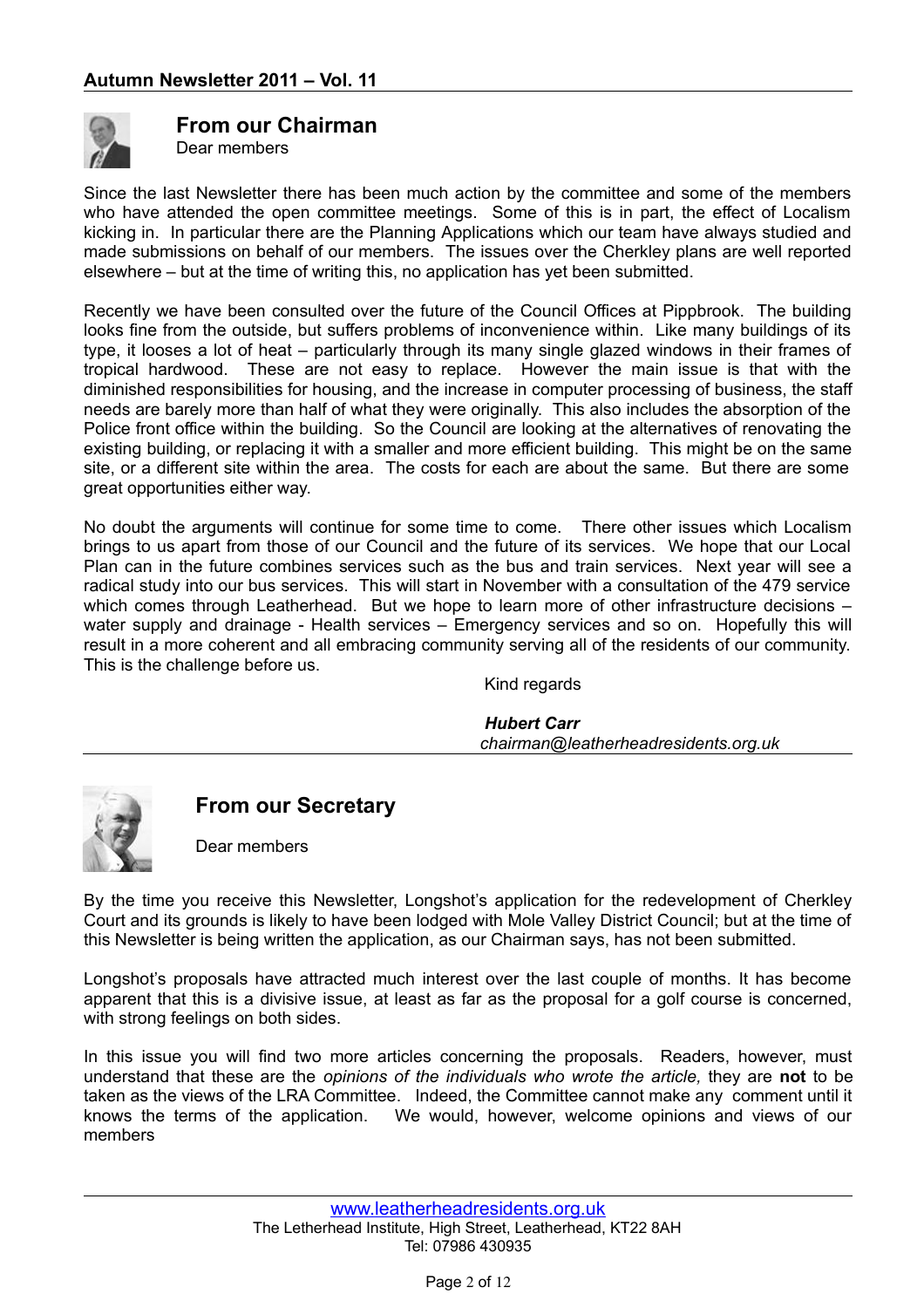Our enthusiastic Environment Subcommittee continue its work to improve our town's environment. In the article which follows, you see two of 'eco-warriors' planting out what was once a barren flower bed near the east end of the High Street; you may also have noticed two planters with flowers by the "Waterless Feature" at the west end of the High Street; these are also due to those two and other eco-warriors from the Subcommittee. Indeed, the Subcommittee's eco-warriors are busying themselves with the Community Garden and with trying to protect Leatherhead's wooded areas, as you will see from articles in this Newsletter.

Ray Ward's article highlights once again the problems of inconsiderate parking. When Surrey County Council introduced parking restrictions in some roads two years ago, we said that this would only transfer the problem to neighbouring roads and that a *comprehensive parking plan* was needed for the whole of Leatherhead. We have been proved right; indeed, parking problems in neighbouring roads, as I know only too well since I live in one of them, has *considerably* worsened over the past two years.

Ann Crowhurst's article about the problems of residents in Highlands Road is clearly heartfelt. We would like to know of any other roads that suffer similar problems. We will continue to press SCC and our County Councillor to address the problems both of parking and maintenance of our roads in Leatherhead.

Kind regards,

*Ray Brown secretary@leatherheadresidents.org.uk*

## **Eco-warriors Come to Town**

For some time the LRA Environmental Committee has worked toward bringing some colour and life to

the Leatherhead High Street. Ann Cardew (far right) amazed us all by raising over £250 for the cause, by holding an open garden and plant sale in August.

Although the MVDC is continuing to meet with the High Street Advisory Group, the redevelopment of the High Street will not begin until after the Olympic Games next summer.

In the meantime, the Environmental Committee have become 'eco-warriors' and are finding nooks and crannies in order to trial plant and experiment with ways of watering.



We have been very pleased to see that some shopkeepers have placed planters or pots near their doors. The Edmund Tylney Pub is to be especially commended for the fabulous display of hanging baskets with violet coloured petunias.

*Cheryl Allen, environment@leatherheadresidents.org.uk*

## **Parking considerately**

The issue of inconsiderate parking was brought close to home at a recent meeting of the Leatherhead Residents Association when discussions at the Letherhead Institute were interrupted by a fire officer searching for the owner of a vehicle blocking the pedestrianised High Street. Some considerable time was spent before the vehicle owner was found. Fortunately this was not an emergency but the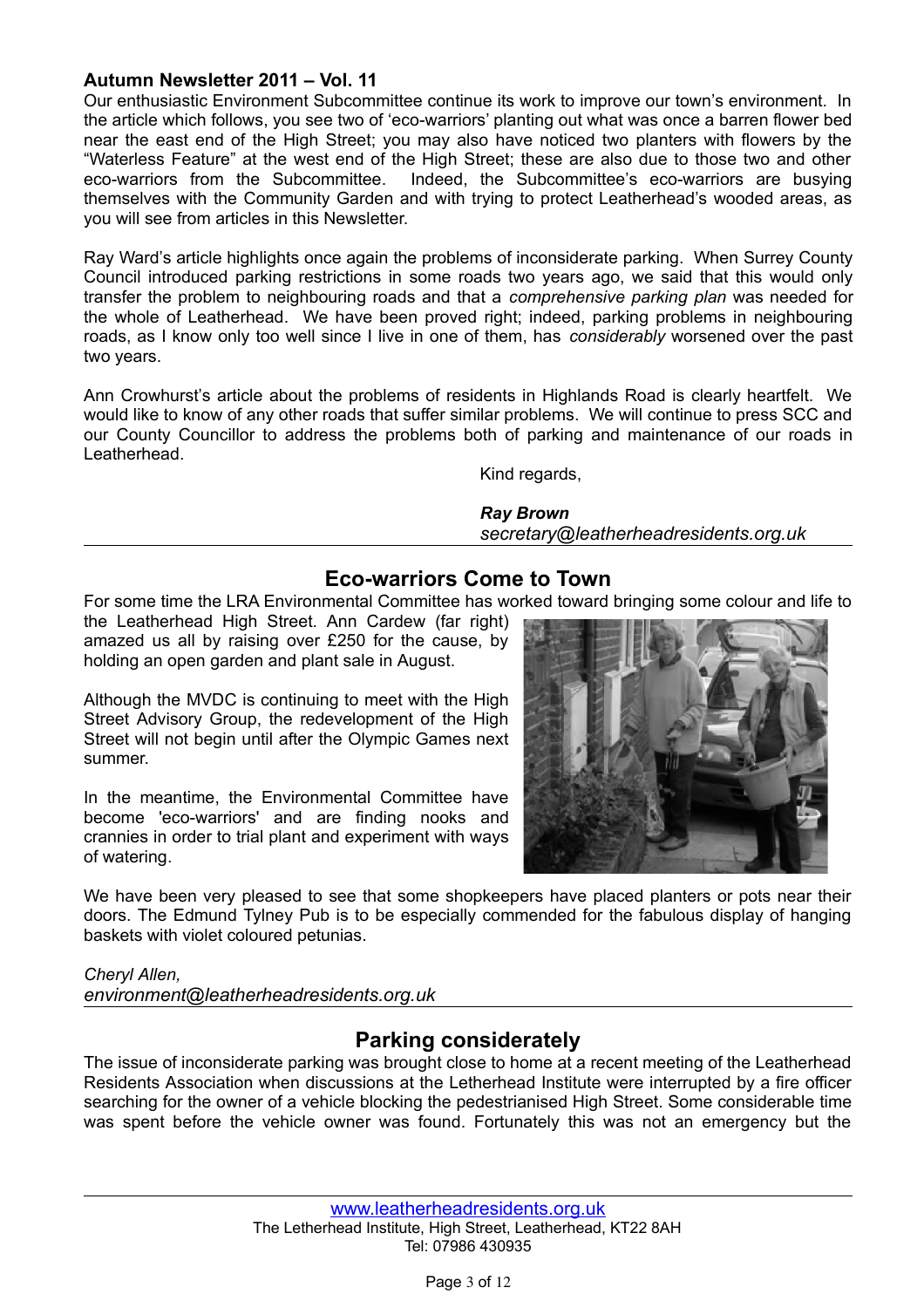emergency services have to regularly deal with trying to negotiate streets made impassable by inconsiderate parking.



It is not only the emergency services that are affected but also refuse and delivery lorries. In one recent case a refuse lorry worked its way into a long cul-de-sac and when it turned round to make its way out, found its way blocked by a newly parked car.

You can help your community and the Fire and Rescue Service by parking considerately, especially in narrow streets. Whenever you park, even temporarily, take a moment to make sure that a fire appliance would be able to pass your vehicle. As a guide, a fire appliance requires a width of approximately 3.5 metres (10 feet) to pass. Fire brigade officers urge residents to think about their parking as they could be putting the lives of their families, friends and neighbours at risk.

"If our access to a specific road or home is restricted, it can mean the difference between the emergency services saving a life or not" said one watch manager. "Cars may be able to pass down streets which have restricted access due to double parking or incorrect parking, but fire engines and ambulance can't."

#### *Ray Ward*



# **Cherkley Court Redevelopment Project**

## **To Be or Not to Be?**

On the 14th and 15 th October Longshot Cherkley Court Ltd held its third and last public consultation before drawing up a proposal to submit to the MVDC Planners to decide whether a 5 star hotel, a world class golf course, a spa, various restaurants and a tea room and a cooking school are appropriate for the site.

Longshot and their 28 consultants have gone a long way to answer the questions of our members but some people are still not convinced that an Area of Great Landscape Value(AGLV) adjacent to an Area of Outstanding Natural Beauty(AONB) with some sites of Special Scientific Interest (SSSI) is the correct place to create a golf course (see LRA member's comments below).

At each consultation, committee members present asked Longshot questions that had been put forward by members. The following is a summary of members questions and *our understanding* of Longshot's answers (The LRA itself has not taken a stance to approve or reject Longshot's anticipated planning application):

**Question:** Is there any truth in the rumour that plans for a helipad are being proposed?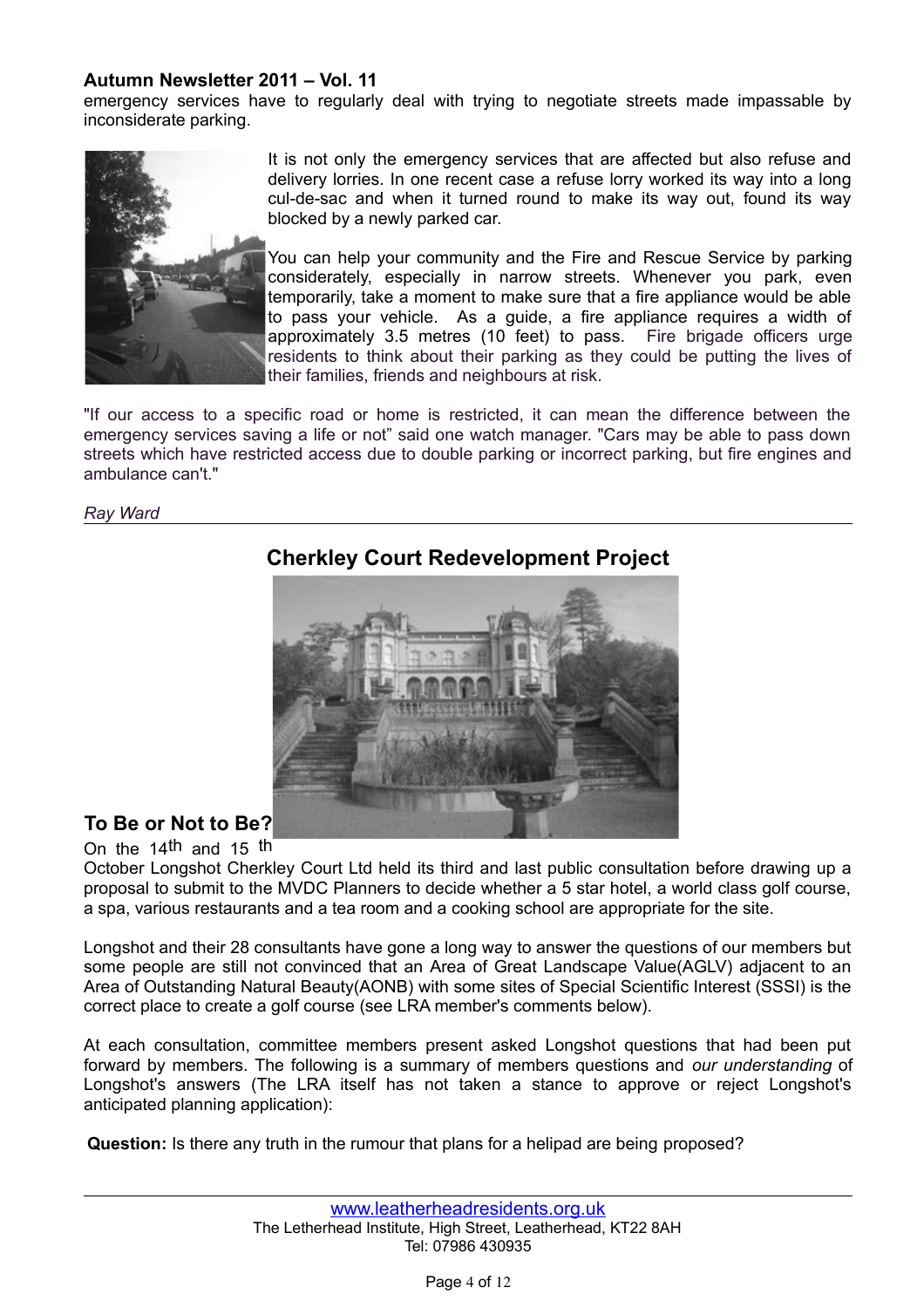- **Answer:** When Cherkley Court was purchased it came with a condition prohibiting the landing of helicopters. We (Longshot) have no plans to ask that the condition be removed.
- **Question** (*this question was asked in the second consultation and answered more fully in the third*)**:** With Tyrrells Wood Golf Course sometimes having restricted water supply from their bore hole, won't there be a problem with a water supply on the site? If so, won't this affect the water supply of other parts of Leatherhead.
- **Answer:** Tyrrells Wood Golf Course has a bore hole that is connected with a chalk aquifer about 50 feet underground that runs into the River Mole. Since that water **is** connected with our water supply, Sutton and East Surrey Water Company sometimes have to limit Tyrrells Golf Club usage. However, Longshot will not be able to use the same aquifer because it works on a first come basis. They will drill down 250 feet to a completely different source of water in greensand. This source of water does not run into the River Mole and will not affect the local water supply in any way.
- **Question:** Because some of the land in the proposed golf course site is extremely rare calcareous grassland(Chalk grassland), is it wise to build a golf course that will destroy the possibility of restoring the area to its former state?
- **Answer:** Longshot have been advised by Surrey Wildlife Trust that most of the land has been ploughed and enriched over the years and that it would be impossible to restore it to its original nutrition-poor condition. However, the developers have found a 50 acre plot at the outskirts of the proposed golf course that could possibly be restored. They plan to graze this land with sheep in an attempt to restore the calcareous grassland that once existed on a much larger part of the site.
- **Question:** As owners of Cherkley Court are you willing to give up the permission to play amplified music which had already been granted when you purchased the property? There is some concern that the sound from an elevated site like Cherkley Court may resonate over the valley below and disturb local people.
- **Answer:** Whereas we could play amplified music any place on site, we are restricting ourselves to play amplified music only in a walled area inside a marquee. We think it necessary to give a wedding party the ability to celebrate with music. We intend to abide by the law for environmental noise nuisance.
- **Question:** Do you have any intention of selling the project on to others, and what protection is there for the house and grounds then?
- **Answer:** We are committed to making it work and will only sell after seven years or maybe sooner if it is working well.

**Question:** What will happen to the contents of the house, particularly the library?

**Answer:** The furniture, pictures and books belong to the Beaverbrook Trust. There is a plan to reproduce some of the furnishings exactly.

*Cheryl Allen, Environment Subcommittee*

## **Comments from an LRA member**

After visiting Cherkley Court last Friday I have very mixed feelings. I would like to see some of the work carried out in order to save the historical property for future generations. However, placing the golf course on such a ecologically sensitive site at the entrance to the property seems to be a step too far. This location is mainly meadow land that is a glorious sight to behold in the spring.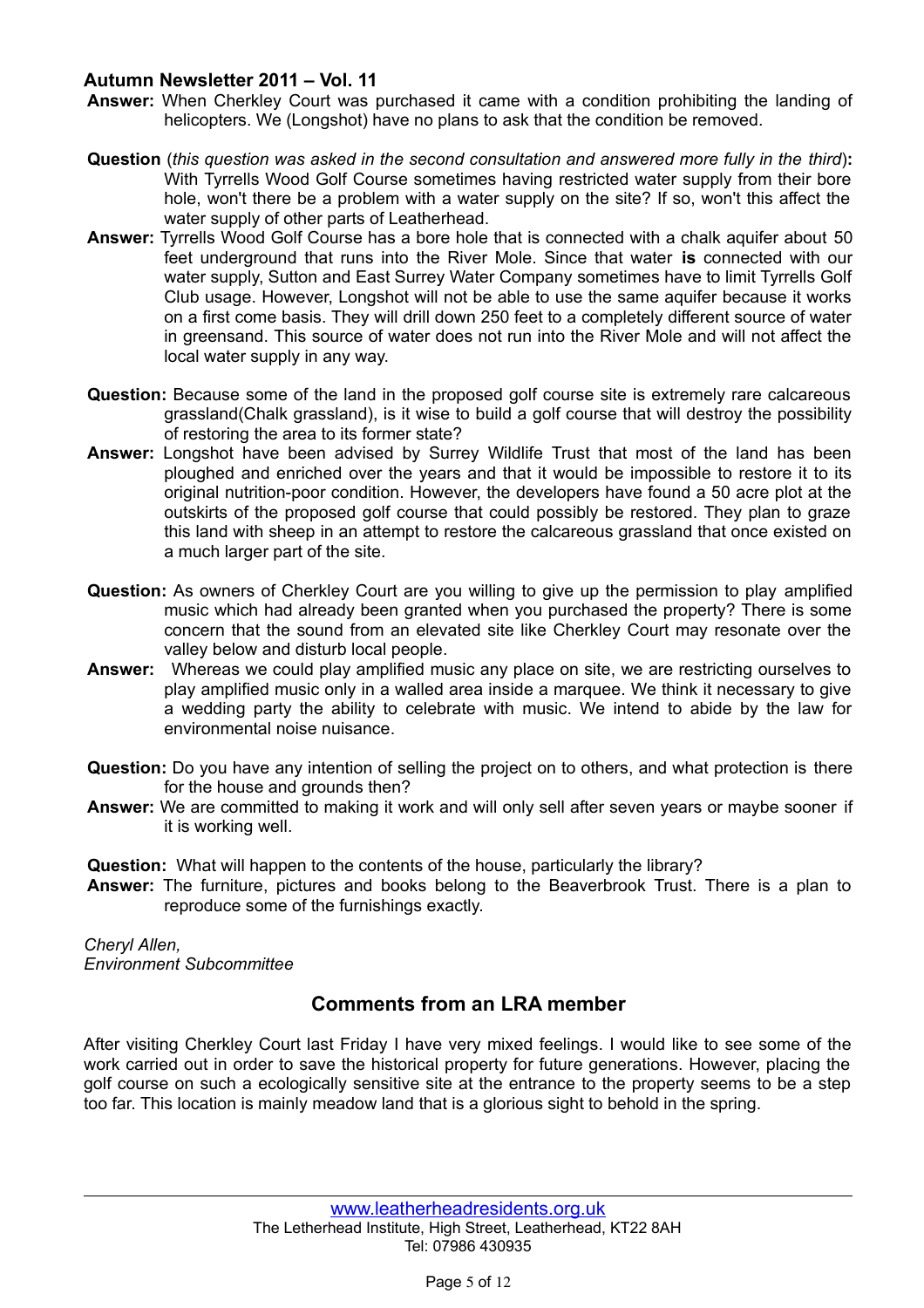In conversation with the Longshot consultants, I was told that the golf course will require that 70% will be mown to keep it in good shape. That actually means 70% less meadow and a great deal less biodiversity. I do not believe the golf course will benefit many local people. With the debenture system of investment, over 400 people will invest perhaps as much as £150k each for the privilege of owning the golf course. I believe most people will simply carry on golfing at one of the three courses already available in Leatherhead.

I would like to encourage our Councillors to log on to http://www.cherkleycampaign.co.uk before they vote on this planning decision.

*Carole Neeser*

# **Brook Willow Farm**

Members may be interested to know that representatives from your committee attended the Appeal called for by Mr. Burgess, the owner of the above farm. The Appeal lasted four days, was held in the Council Chamber at Pippbrook and included a site visit. Most of you will know that this farm is located on the Green Belt and should have had a purely agricultural use. However, over the years, many small businesses have found the lockup buildings very useful.

This was a very confusing application: The number of buildings appeared to be a straightforward 13, but they were subdivided and numbered according the subdivisions within each building. A further complication was that the appeal did not relate to absolutely everything.

Moreover, some of the maps being used were not uniform so that an extra building appeared on some but not on others. Some buildings, which might not have formed part of the Appeal, had been extended and there was some discussion as to how much had been added. Some of the access roads had been allowed, but others had not. Some of the parking had been allowed, but some had not. Some of the "illegal" buildings had been up a sufficiently long time to no longer require planning permission.

However, the Planning Inspector was very thorough. On the (bitterly cold!) site visit, she looked into each and every one of the buildings so as to ascertain their exact use. Every key had to be located. It was pointed out that expansion of Green Belt areas results in a lack of demarcation between towns and that this site was a sizeable one.

Many arguments were put towards the definition of "open countryside." Large buildings obviously spoilt it, but what about smaller ones? Mr. Burgess obviously feels that with the motorway on one side and the Amenity Site on the other, he is making satisfactory use of an otherwise difficult site. However, undeclared use of these areas cannot, obviously, be condoned.

The result of the Appeal should be out around the end of November.

*Caroline Brown planning@leatherheadresidents.org.uk*

# **Norbury Park Liaison Group (NPLG) Holds Autumn Meeting**

On 10th October representatives of the local towns, councils and organizations met with representatives of Surrey Wildlife Trust (SWT) at the bi-annual meeting of the NPLG. Ranger, Graham Manning told us of the work that has been done at Norbury Park this past year.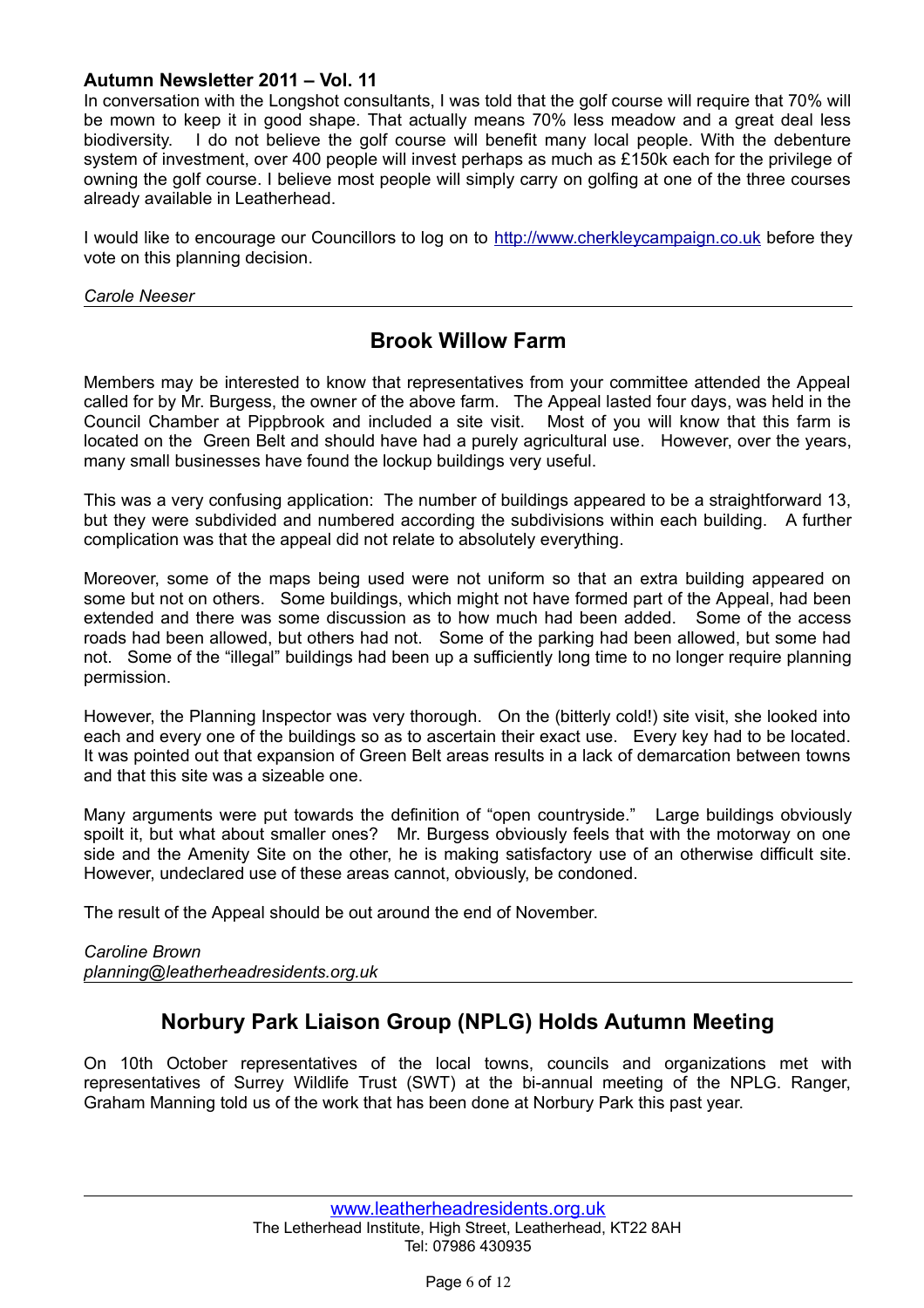With the Douglas firs, planted in the 1980s, now cleared a planting programme will begin in early 2012. Volunteers are needed to help plant 2000 ash, cherry, and field maple trees. There are two days scheduled for planting: 15th and 22nd January. On each day the hours are 10 a.m. until 12 noon and 2 p.m. until 4 p.m. If you are interested in volunteering contact Graham Manning: 07968 832 508

Ranger Manning has given notice that 3 Tenax fenced enclosures will be erected in Norbury Park during the coming year. The enclosures that are 15 square feet with a height of 6 feet are to exclude deer. The goal is to compare the grazed and ungrazed areas in order to access the damage to trees and other flora done by deer. This notice is to allay public concern about the structures.

Some NPLG members are disappointed that the sawmill was closed for two weeks for restructuring. They are even more disappointed that this resulted in only 3 of 7 men retaining their positions at the mill. The manager has been made redundant with SWT taking on the role of managers.

An important agenda item was Swanworth Farm, farmed by Nick Bullen and his family for the last 35 years. Mr. Bullen has been in danger of losing his home, job, and way of earning a living for most of this year. The managers of SWT have said, when asked specifically, that they will work toward an amicable agreement with Nick Bullen. NPLG members are to be notified when an agreement is reached.

#### *Cheryl Allen,*

*Norbury Park Liaison representative for the LRA*

#### **History of the Road**

# **SUE OR POLLARD?**

Until the mid-1890s, Highlands Road was a country lane bordered by already long-established hedgerows with fields on either side but was developed over a period of ten years or so with cottages at the lower end and a single row of houses further up on the right raised up from street level with the hedgerow bounding their front gardens and rural views out towards the rest of the town. You can still see the steps that accessed these homes although they no longer serve the houses directly. In the 1920s houses sprang up on the other side of the street and it was apparently then that the row of lime trees was planted to give the feel of a suburban avenue. At some point pre-1960 a strip of land was compulsorily purchased by the Council to create safe pedestrian access along Highlands Road for residents of the Royal School for the Blind, the magnificent Victorian redbrick building now forming the centrepiece of Beechwood Park.

#### **Tree Maintenance – Then and Now**



Under the care and control of Mole Valley District Council, the trees and hedgerow were beautifully maintained until around the year 2000. MVDC attended every two years to carry out radical pollarding and hedge-cutting to retain the open aspect and neat appearance of Highlands Road and prevent the trees getting out of control. This can be seen from the photograph on the left in April 1985 where the trees are cut back to the growth points and the intervening hedge is rather lower than it is

now, allowing ample light onto the frontage of the houses and keeping leaf litter at bay.

However, virtually all maintenance activity ceased from around 2000 when Surrey County Council assumed this responsibility. Since 2003, the Council has attended only twice - to trim the blackthorn hedge rather

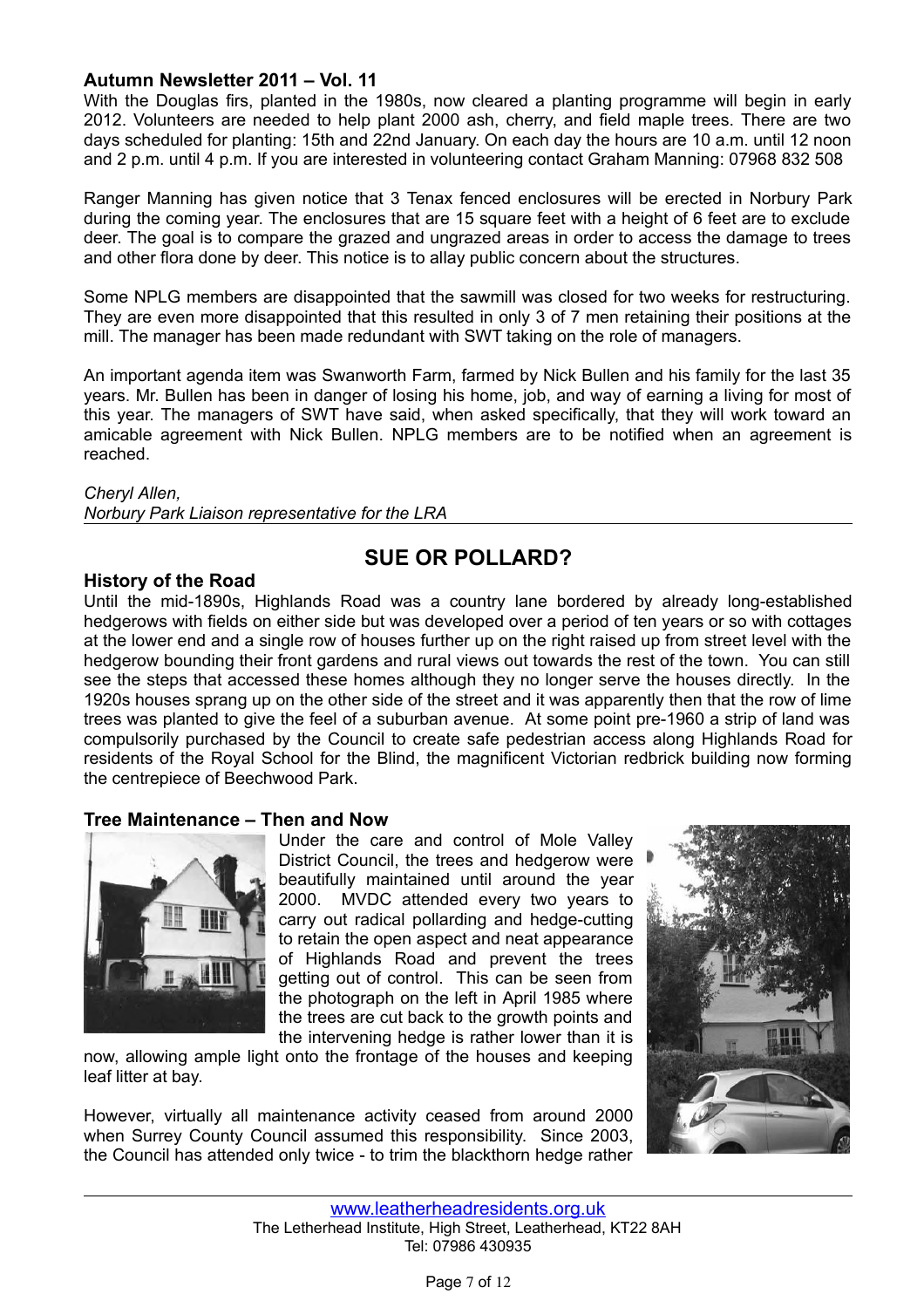hurriedly (leaving the debris where it fell) and to cut off small outgrowths on tree trunks. There have been no attempts to tackle the crowns. The photograph to the right, taken in October, shows the effects of a dozen years of neglect by the Council and the street as a whole is almost unrecognisable from what it once was.

#### **Why is this a problem?**

*Leaf fall* accumulating year on year in an unsightly mess presents a major slipping hazard, exacerbated in icy weather. Unfortunately it is not particularly alleviated by Mole Valley District Council's efforts (more of which below) which are too limited in scope to be effective.

*Heave* affects all of us but is a particular problem where the frontage is paved or tarmaced. Our frontage is now breaking up in large areas and we have had two visitors trip up (one of them sustaining a nasty knee injury) as a result of the grossly uneven paving. When we lifted some of these stones to investigate, we found huge roots from the lime trees lying on the surface, pushing up everything in their path. Lopping these in a few selected areas is a difficult job and does not solve the problem whilst the tree canopies are allowed to grow apace.

*Drainage* is badly affected in that drains from our downpipes which should direct rainwater into the foul water main appear to be blocked, almost certainly because the clay drainage pipes which were laid down at the time these houses were built have been broken and penetrated by the dense root system of these trees

*Lack of light* causes a hazard for pedestrians where the ground is uneven. Virtually none reaches the most neglected section of path adjoining the entrance to St Nicholas Hill in summer as the trees and hedge on either side form a dark tunnel and this is a nerve-racking section to walk, especially at night. Lack of light discourages 'healthy' vegetation from growing on the verge, leaving a form of scrubland suitable only for the hardiest weeds. Together with broken drains, lack of light to the north-facing frontages from the overhanging canopies encourages dampness in the walls as these never get a chance to dry out properly after seasons of wet weather.

*Appearance of the street* is badly affected. Weeds and decaying vegetation encourages litter dropping as well as fly tipping and destruction of the natural hedgerow. We have had several instances of people who live elsewhere abandoning MOT failures for weeks or even months outside our houses, presumably on the basis that the area is so generally run down that one more eyesore will not be noticed*. If the Council itself demonstrates such patent neglect of this beautiful feature then it only serves as a green light for a few selfish individuals to further harm the appearance of the road*.

*Nuisance to parked cars.* Many of the residents here have only street parking but in the summer any cars left for even just a few hours under the lime trees will become thickly covered in sticky residue from the leaves. This is unavoidable but the problem would not be nearly so bad if the canopies were cut right back once in a while. The sharp thorns of the overgrown hedge also cause a problem to people trying to get out of their cars – I have noted that one resident even carries a pair of loppers specifically to enable him to exit the driver's side without damaging his clothes!

#### **What does the County Council plan to do about these problems?**

A Council representative visited in July, acknowledged the problems were urgent and gave assurances that remedial works to end heave damage and curtail the trees would take place 'by the end of August'. There was no further contact or any action. When I pursued this, I found the position to be starkly different from what we had been led to believe.

The good news is that Highlands Road now features on the newly-commenced rolling programme of County Council tree maintenance as I gather that (incredibly) it has never been on it in the dozen years since it became their responsibility, the meagre works that have been carried out having apparently been as a direct result of the tenacious lobbying of a few individual residents.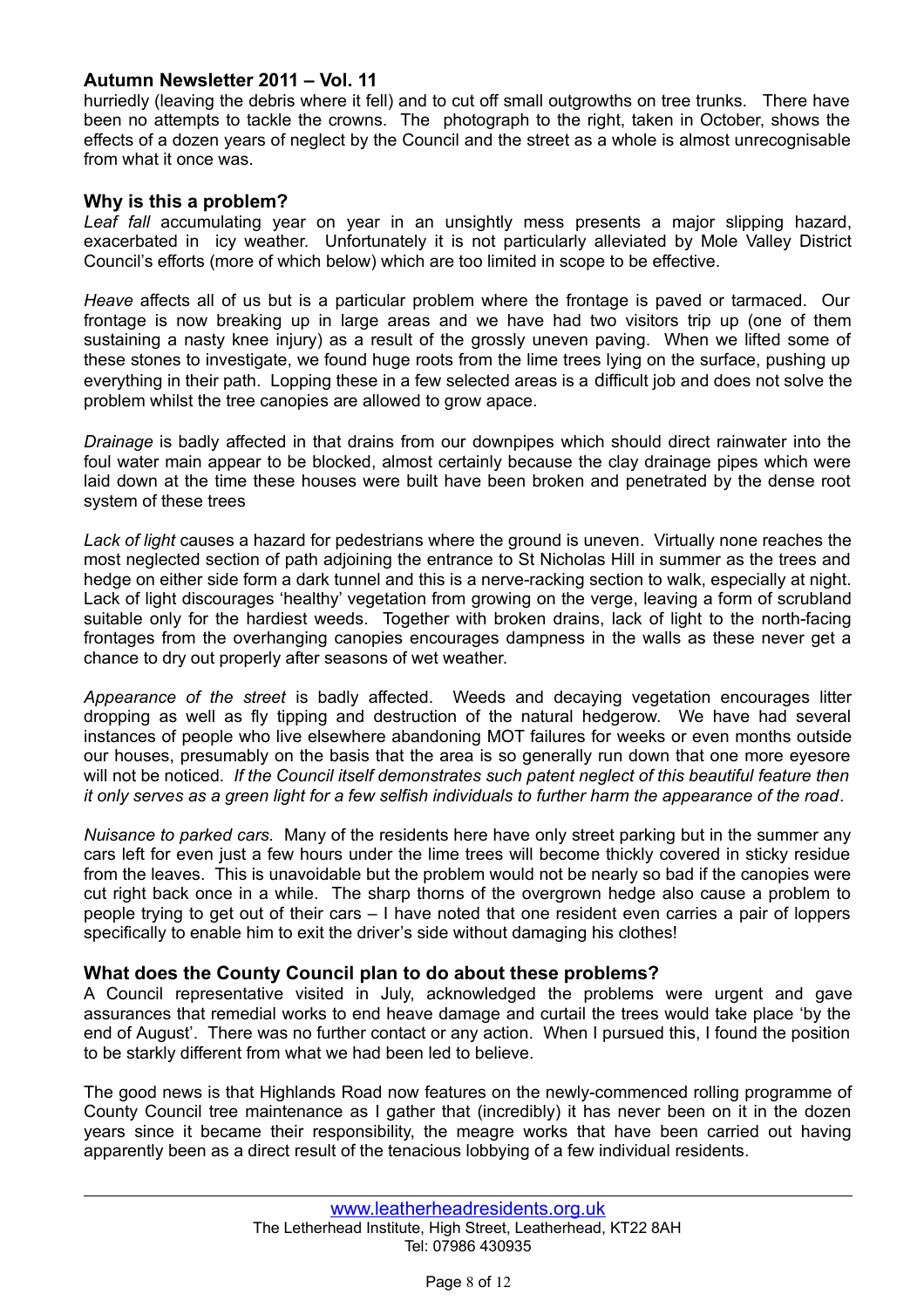The bad news is that it has been allotted the lowest priority rating possible on the four-year rolling programme, despite over a decade of neglect. There are no plans to undertake any tree or hedgerow maintenance here until 2015 or to tackle the roots at all, despite the damage they are causing. Worryingly, it is not even clear that the work will be as extensive as it needs to be, given that it will by then have been 15 years (perhaps more) since these trees were last radically pollarded.

Personally, we cannot wait until 2015 to undertake essential repairs in view of the extent of the ongoing nuisance and damage. We are pressing for tree maintenance to be brought forward to this coming year as a matter of urgency. We are sensitive to the fact that we are by no means the only road with overgrown trees and we entirely appreciate the enormity of the task Surrey County Council is facing in getting 'back on track' with its programme in these straitened times. However, the excuse of financial constraints with which we have been fobbed off for over a decade (long before this recession hit) has worn thin.

*Ann Crowhurst*

# **News from the Leatherhead Community Garden**

When I attended the 24th September Celebration at the Community Garden I could not have been more pleased to see the progress that has been made at West Hill School in less than a year. Simon Woodhams, who is one of the few volunteers who has worked on both the scout hut location and the present location, personally showed me around the site with pride.



There is much to be proud of as, the garden has been fenced and laid out with two large storage units, an enormous polytunnel, two large compost bins, a fruit cage and numerous planting beds at various heights to be accessible to all. Six chickens, almost a year old, have been hatched by the students and now provide 6 free range eggs daily. They are housed in a spacious pen within the fenced area containing the garden.

The Garden is a community development/grow your own initiative managed and developed by local people and supported by a range of partners from across the public, private and voluntary sectors.

The open house celebration provided the opportunity to showcase the Garden to the wider community and to highlight the success of the ongoing **Making Surrey** community art project, in which craft workshops have been held for local residents.

The art project is organised by the Mole Valley District Council (MVDC) and funded by Arts Partnership Surrey and Arts Council England.

Artist Ruth Wheeler and apprentice Belinda Kelland have led the workshops that began at the start of the summer. There is now a range of beautiful artwork embedded in the garden. The workshops have thus far focused on willowweaving and wood carving. A decorative willow sculpture made by residents now forms a centre piece for the garden. The sculpture is surrounded by wooden benches which residents have carved with their own unique designs(Below left). A wooden sign for the Garden (Below right) has also been designed.

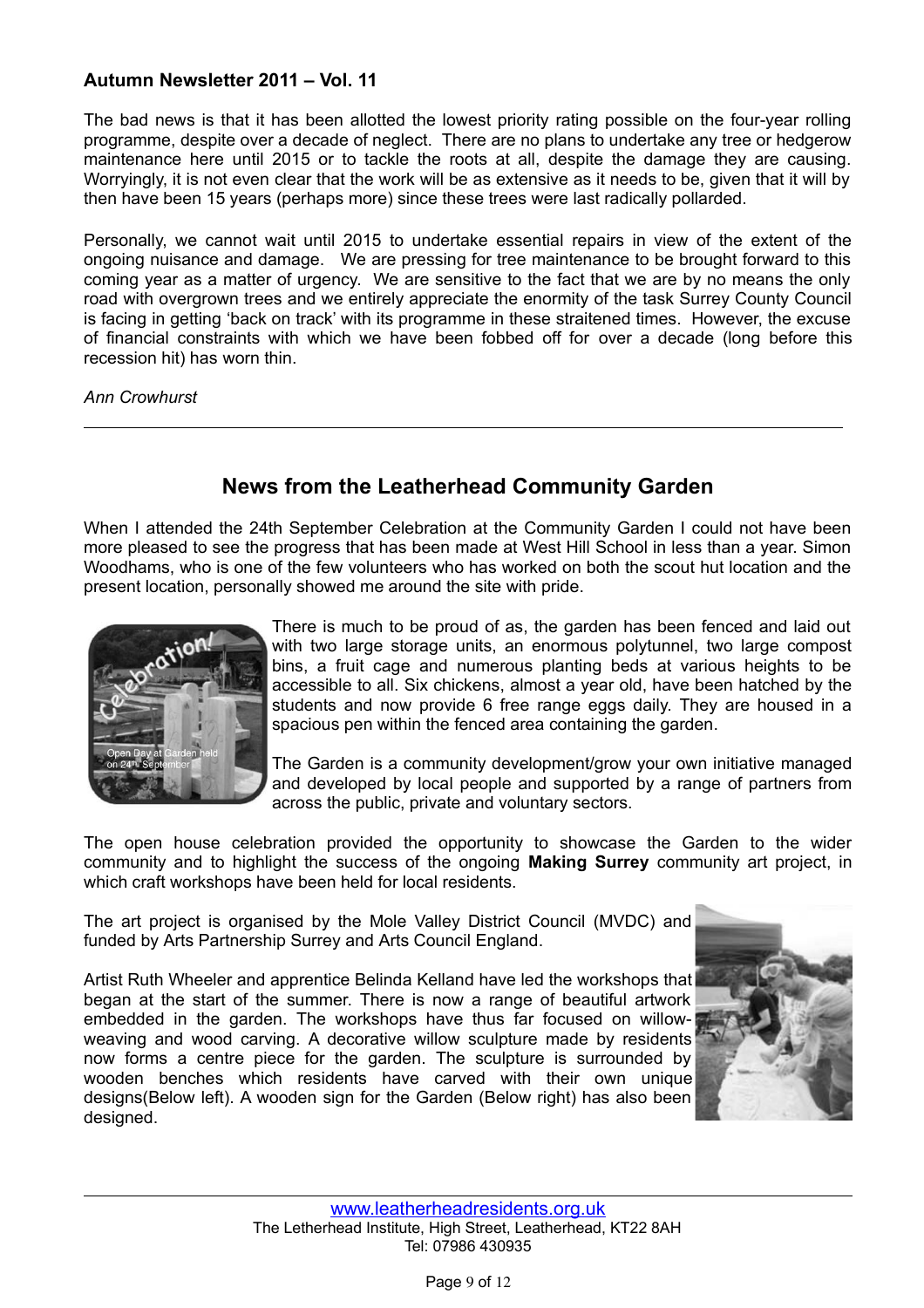All are welcome to drop in between 9 a.m. and 3 p.m. on Saturdays. For those unable to attend but interested in the progress at the garden, photos are taken and posted on the web site weekly: http://www.leatherheadcommunitygarden.org.uk/the-garden.html Alternatively just google Leatherhead Community Garden. The website announces upcoming events. On Saturday the 29th of October pumpkins grown in the garden were carved for Halloween. Pumpkin soup was made and served on the site.

#### **Focus on a Special Volunteer**

One of the delights of volunteering to work on the Leatherhead Community Garden is to see a very special facility develop before your eyes with new projects unfolding each time you arrive. The other delight is to meet and get to know the other volunteers.



with Charlotte Wessel planting daisies

Pat is one of those volunteers who has emerged as a 'star' in the garden's two year struggle to exist. She has brought a wealth of experience and expertise to the site as she found her niche working with the children and steering the planting program that began with planting the potatoes in early March. The children have enjoyed many activities covering a range of plant propagation techniques.

Once the polytunnel was in place Pat and the children planted many seeds in anticipation of transplanting then outside. Many of the plants spent their short lives in the polytunnel. We were all amazed at the speed at which the lettuce and radishes developed in the warmth of the tunnel.

Pat saved a single marguerite daisy from her own home last summer. That daisy became the source of cuttings that produced 30 mature plants for an attractive flower bed (See below). As the raised beds were completed the seedlings and rooted cuttings from the polytunnel found new homes outside.

When you talk to Pat, she frequently speaks of her father, who also has a love of gardening. I was surprised to find that at aged 93 his interest in the community project led him to whittle the little divots the children use to make holes for planting their cuttings. Pat's efforts have been invaluable. The children have benefited from her patience, kindness and knowledge. I'm sure that they will never forget her.



#### **A Volunteer from Afar**

You never know who might show up to lend a hand at the Leatherhead Community Garden. Never was this more true than when a young lady named Bianca arrived one Saturday afternoon in late July. Seeing that she had cycled, I asked her if she lived locally. "No," was the answer, "I live in Germany." She had cycled from East Horsley on the day.

Pat and I were planting the last few trees in the hedgerow at the boundary fence and I thought that someone who had come all the way from Germany might like to plant a few trees in Leatherhead. Bianca was enthusiastic about the idea and set to work helping us.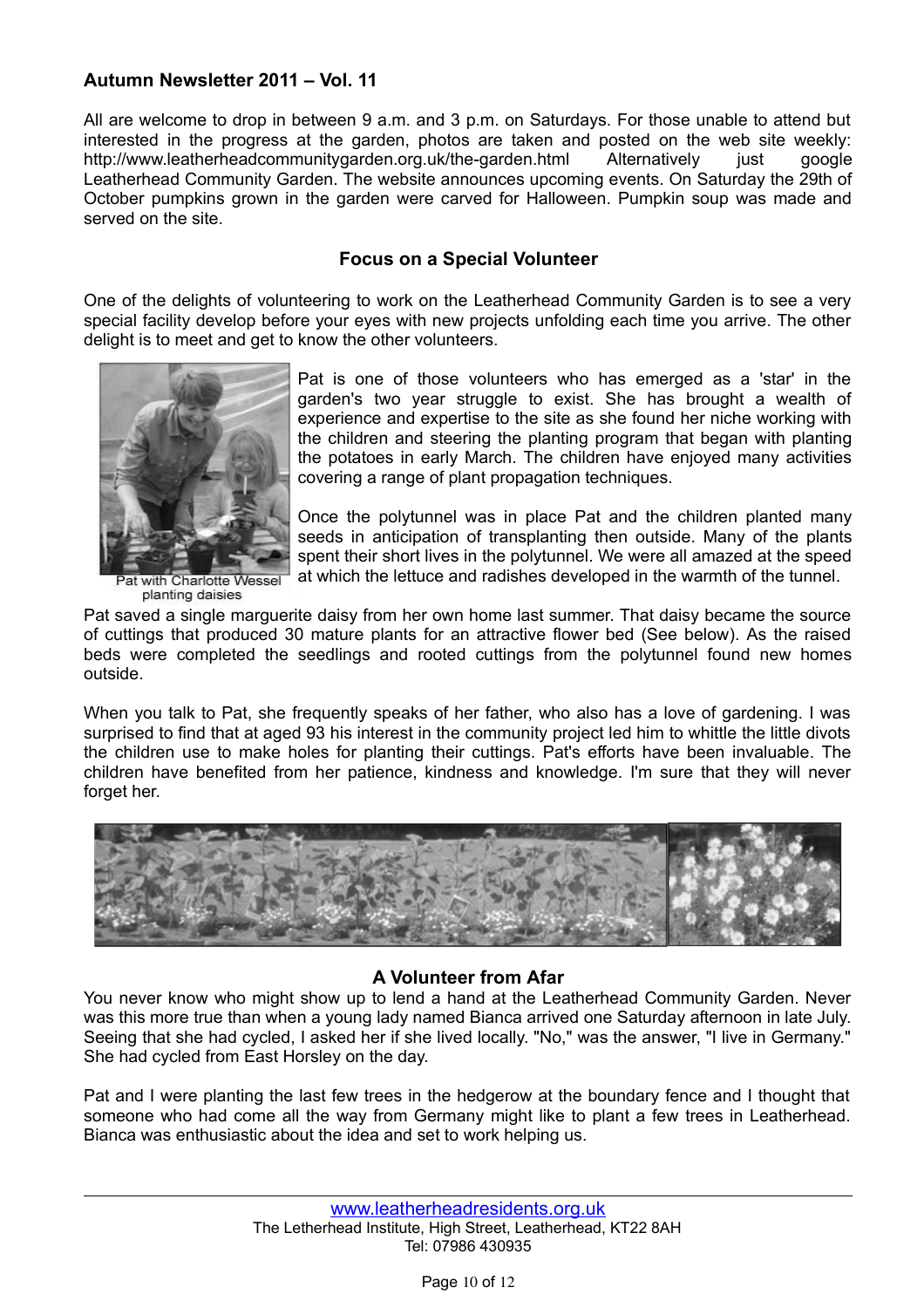While we worked we found out more about our new volunteer. She was not a student nor was she on holiday. We asked how she had heard about the Community Garden. Someone form Reigate had told her about the project. All was revealed when we discovered that she had received a travel grant to explore the customs of people in a foreign country. She had chosen to come to England to find out about the English love affair with their gardens.

*In the first part of her 8 week project she had visited allotments, family homes and gardens, and public and private gardens. She had interviewed people and made personal observations. Our Leatherhead garden was the first community garden she had found. She was to stay in England throughout August and then return to Germany and report on her trip.*

#### **Help from the Green Mole Forum**

Colin Brewer, representing the Green Mole Forum, is shown presenting a cheque to Cheryl Allen on behalf of the Leatherhead Residents' Association. The money was designated for a 'green' project. The members of the Environment Subcommittee submitted, and had approved, a proposal to provide berry plants for the fruit cage at the Leatherhead Community Garden.



*On 12th October Rebecca Bevan, Team Leader for fruit and vegetables at Royal Horticultural Society at Wisley, met members of the Community Garden Committee and representatives from West Hill School. After viewing the site and testing the soil she has recommended that the plants should be planted in March when the ground begins to warm up. In the meantime, the grass should be removed from the heavy clay base and 10cm of compost or well- rotted manure should be applied. The winter's frost should begin to break up the clay and help the compost to incorporate into the soil. Ms. Bevan said that the £250 should go a long way toward filling the fruit cage.*

*Caroline Brown*



**Leatherhead's Wooded Areas: Teazle Wood and Leach Grove Wood**

Our attention has

turned to two beautiful wooded areas in recent months. Teazle Wood, an ancient wood located on 57 acres in North Leatherhead, came to our attention when the owners decided to sell it this past summer. Although £140000 was pledged in a very short time, the Friends of Teazle Wood failed to reach the targeted amount before a buyer came forward. That buyer's offer has now been gazumped and the new owner is unknown.

Leach Grove Wood, located behind the hospital and between the allotments, Forty Foot Road, and Highlands Road, came to our attention when redevelopment of Woodlands School began. That